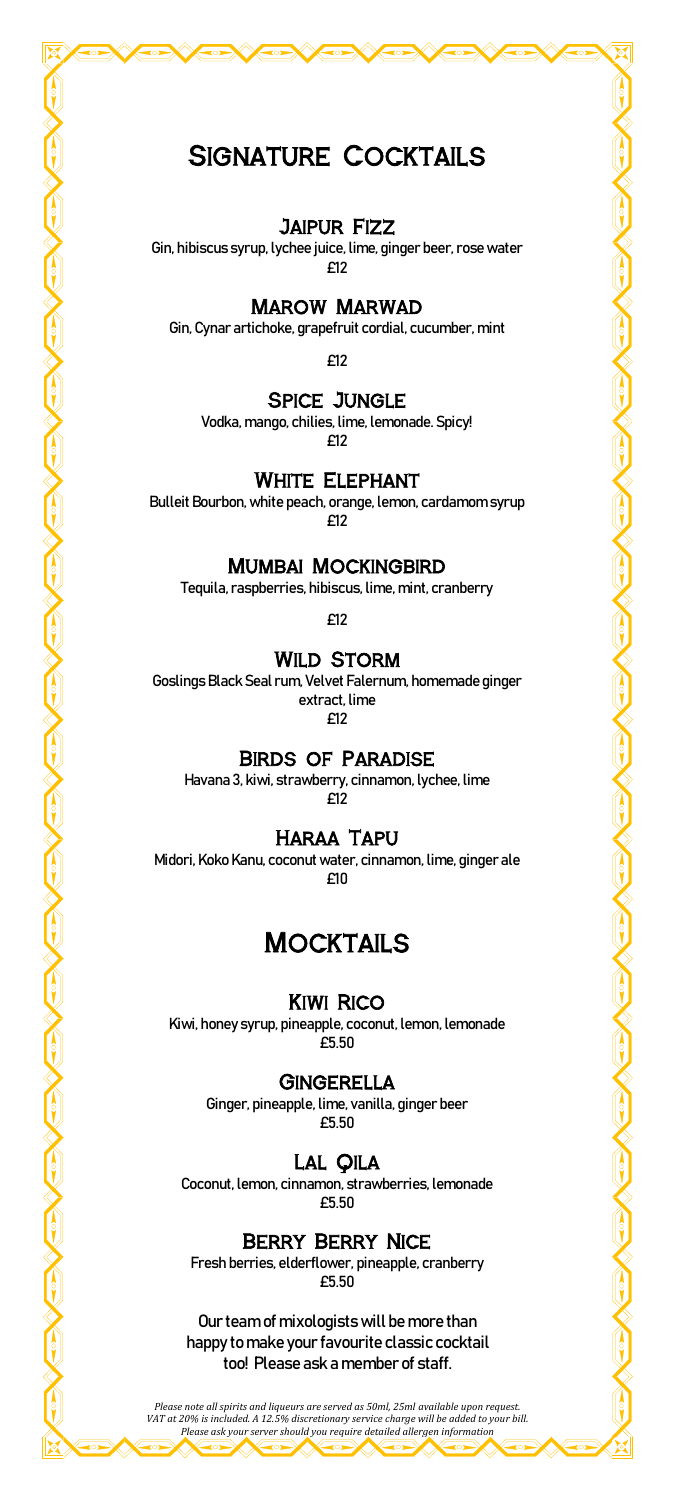## **GIN**

| Tanqueray                   |    |
|-----------------------------|----|
| <b>Bombay Sapphire</b>      | 10 |
| <b>Plymouth English Gin</b> | 10 |
| Hendrick's                  | 11 |
| Sipsmith Sloe Gin           | 11 |
| Tangueray 10                | 12 |
| Monkey 47 Schwarzland Gin   | 14 |
|                             |    |

## **VODKA**

| Ketel One         |    |
|-------------------|----|
| <b>Belvedere</b>  | 11 |
| <b>Grey Goose</b> | 11 |
| Beluga Noble      | 11 |
| Ciroc             | 11 |
|                   |    |

## **RUM**

| Havana 3yr                 | 9  |
|----------------------------|----|
| <b>Kraken Spiced</b>       | 9  |
| Appleton Estate Signature  | 10 |
| Goslings Black Seal        | 10 |
| Pyrat X0                   | 13 |
| Ron Zacapa Centenario 23yr | 15 |

## **TEQUILA**

| Ocho Blanco        | 9.5 |
|--------------------|-----|
| Don Julio Reposado | 12  |
| Don Julio Anejo    | 13  |

## CACHACA & PISCO

Macchu Pisco 9 **Velho Barreiro** 

Please note all spirits and liqueurs are served as 50ml, 25ml available upon request.<br>VAT at 20% is included. A 12.5% discretionary service charge will be added to your bill.<br>Please ask your server should you require detai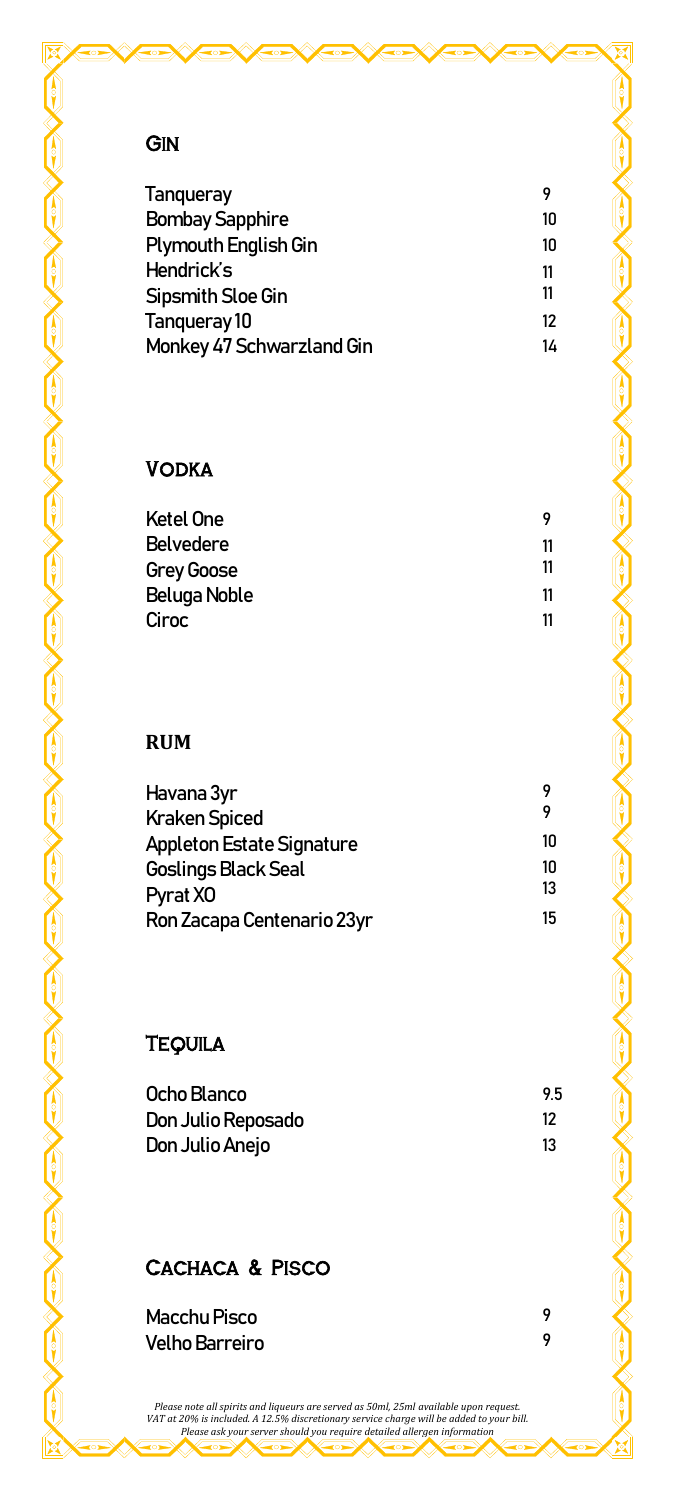## WHISKY - SCOTLAND

| Johnnie Walker Black Label                  | 9        |
|---------------------------------------------|----------|
| <b>Monkey Shoulder</b>                      | 9.5      |
| Auchentoshan Three Wood                     | 10       |
| Chivas Regal 12yr                           | 10       |
| Glenmorangie 10yr                           | 10       |
| Laphroaig 10yr                              | 10       |
| Ardbeg 10yr                                 | 11       |
| <b>Highland Park 12yr</b><br>Oban 14yr      | 11<br>12 |
| Talisker 10yr                               | 12       |
| Glenlivet 18yr                              | 22       |
| Glenmorangie Signet                         | 43       |
| Johnnie Walker Blue                         | 45       |
|                                             |          |
| WHISKEY - IRELAND                           |          |
| <b>Red Breast 12yr</b>                      | 12       |
|                                             |          |
| WHISKY – JAPAN                              |          |
| Nikka From the Barrel                       | 11       |
| Hibiki Harmony                              | 16       |
| Yamazaki 12yr                               | 18       |
|                                             |          |
| Whisky - India                              |          |
| <b>Amrut Single Malt</b>                    | 10       |
|                                             |          |
| WHISKY – CANADA                             |          |
| Canadian Club                               | 9.5      |
|                                             |          |
| BOURBON - RYE - TENNESSEE                   |          |
| <b>Bulleit Bourbon</b>                      | 9        |
| <b>Bulleit Rye</b>                          | 9.5      |
| <b>Jack Daniels</b>                         | 9.5      |
| Maker's 46                                  | 10       |
| <b>Woodford Reserve</b>                     | 11       |
|                                             |          |
| COGNAC & ARMAGNAC                           | 10       |
| <b>Hennessy VS</b><br>Janneau Armagnac VSOP | 10       |
| Hennessy XO                                 | 20       |
|                                             |          |

Please note all spirits and liqueurs are served as 50ml, 25ml available upon request.<br>VAT at 20% is included. A 12.5% discretionary service charge will be added to your bill.<br>Please ask your server should you require detai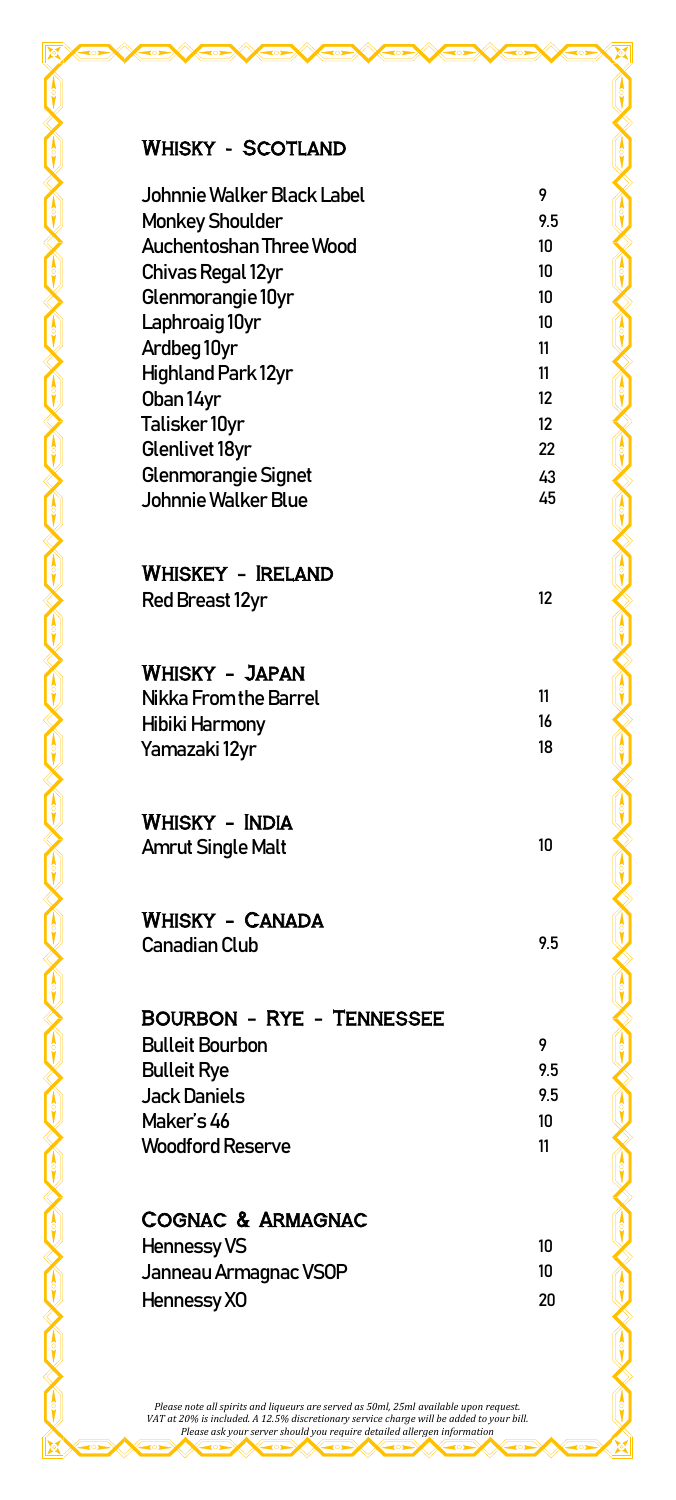| <b>LIQUEURS</b><br>Chokhi Dhani's Homemade Limoncello<br>Disaronno<br>Bailey's<br>Frangelico<br>Mr. Black Coffee Liquor<br>Sambuca          | 8<br>8<br>8<br>8<br>8<br>8 |
|---------------------------------------------------------------------------------------------------------------------------------------------|----------------------------|
| <b>BEER-CIDER</b><br>Kingfisher Lager - Draught 330ml<br>Kingfisher Lager - Draught Pint<br>Pin Up Session IPA 330ml<br>Peacock Cider 500ml | 4<br>6.25<br>5<br>6        |
| <b>WINE BY THE GLASS</b>                                                                                                                    |                            |
| <b>SPARKLING 125ml</b><br><b>Belussi Prosecco</b><br>Moët & Chandon Brut                                                                    | 7<br>8.5                   |
| <b>WHITE WINE 175ml</b><br>Douro Branco, Blend<br>Montes, Sauvignon Blanc<br>Vermentino / Ansonica, Organic<br>Kim Crawford, Pinot Gris     | 6.5<br>7<br>8<br>9.5       |
| ROSÉ WINE 175ml<br>Quatre Tours                                                                                                             | 8                          |
| <b>RED WINE 175ml</b><br>L'Eglise, Merlot / Grenache<br>Amalaya, Malbec<br>Chateau Vignol, Bordeaux Blend<br>Three Lions. Pinot Noir        | 6.5<br>8<br>8<br>9.5       |
| <b>SWEET AND FORTIFIED 75ml</b>                                                                                                             |                            |
| Late Harvest Chenin Blanc, Australia                                                                                                        | 12                         |

Taylor's LBV Port 8

Please note all spirits and liqueurs are served as 50ml, 25ml available upon request.<br>VAT at 20% is included. A 12.5% discretionary service charge will be added to your bill.<br>Please ask your server should you require detai

Taylor's Tawny Port 10yr 10